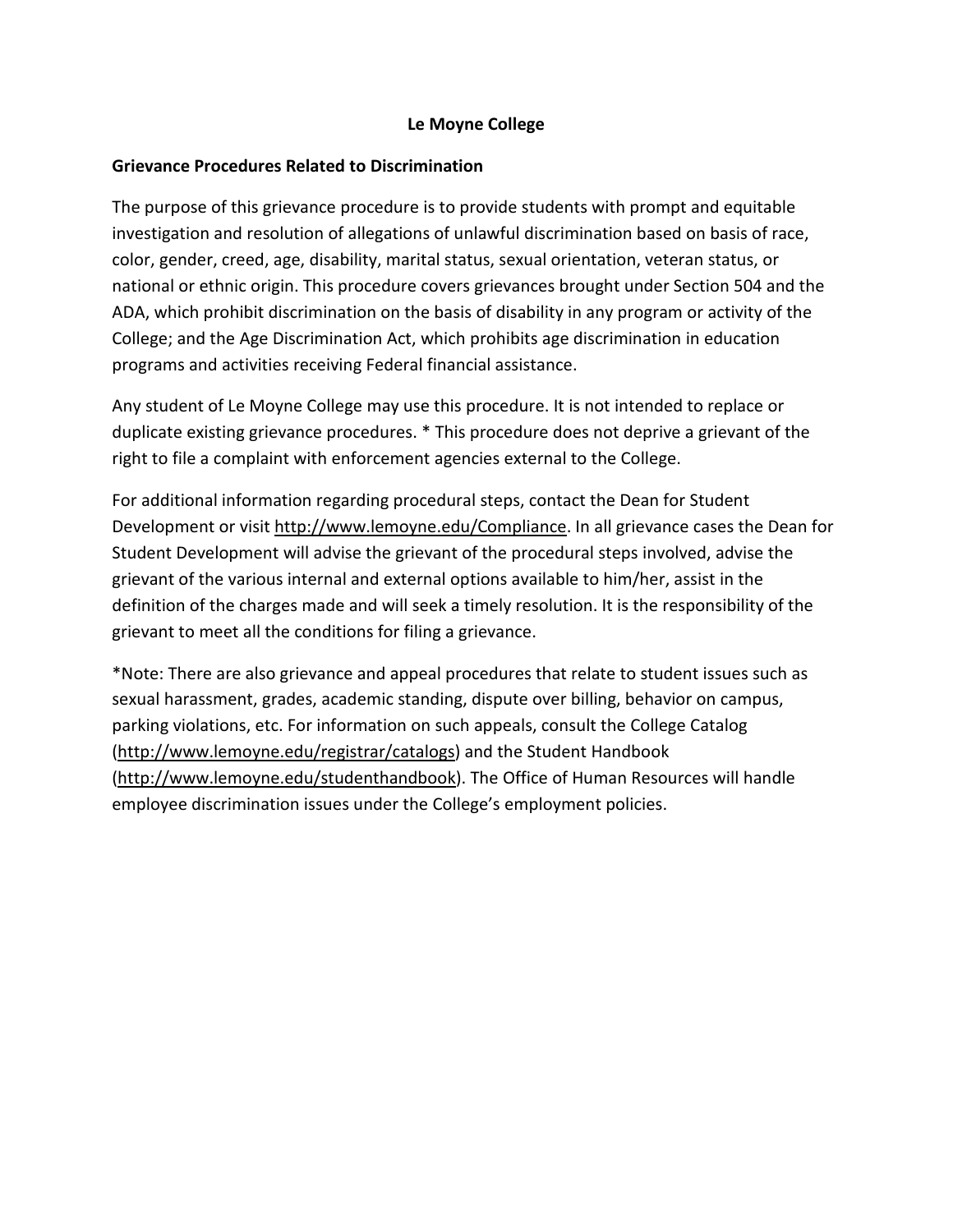#### **Grievance Procedure**

### **Informal Resolution**

Prior to initiating the formal complaint procedure set down below, it is recommended that the student make every attempt to resolve the issue in an informal manner.

The Dean for Student Development upholds the rights of a student to secure access and accommodations in accordance with the ADA, Section 504, and the Age Act. The College maintains a philosophy of student self-advocacy and the right to pursue a grievance through the formal grievance procedure. Should a student feel he/she has not been treated in a fair or professional manner with regard to access and accommodations, the student is encouraged to follow these procedures:

### **Student Responsibilities:**

1. The student should discuss his/her problem(s) with the instructor of the course or appropriate department representative (i.e. housing, physical plant, library, etc.) directly, unless extenuating circumstances prohibits doing so.

2. If a conversation with the course instructor, department representative (i.e. housing director, physical plant director, etc.) does not settle the situation, the student should then discuss the problem with the head of that department.

3. If a meeting with the head of the department does not resolve the grievance, the student should discuss the problem(s) with the Dean for Student Development.

4. If the Dean for Student Development is unable to assist in informally resolving the problem(s), the student will be referred to the formal grievance procedure.

### **Formal Grievance Procedure**

• The grievance must be filed, in writing, with the Dean for Student Development within 30 days of the alleged act of discrimination. The statement must contain the grievant name, address, the date and a description of the alleged act. Complaints should be sent to the following address: Dean for Student Development, Le Moyne College, 1419 Salt Springs Road, Syracuse, New York 13214-1399.

• Time limits within this procedure may be extended by mutual agreement of the grievant and the President of the College or his/her designee, with the exception of the 30-day limit for initial filing of the grievance.